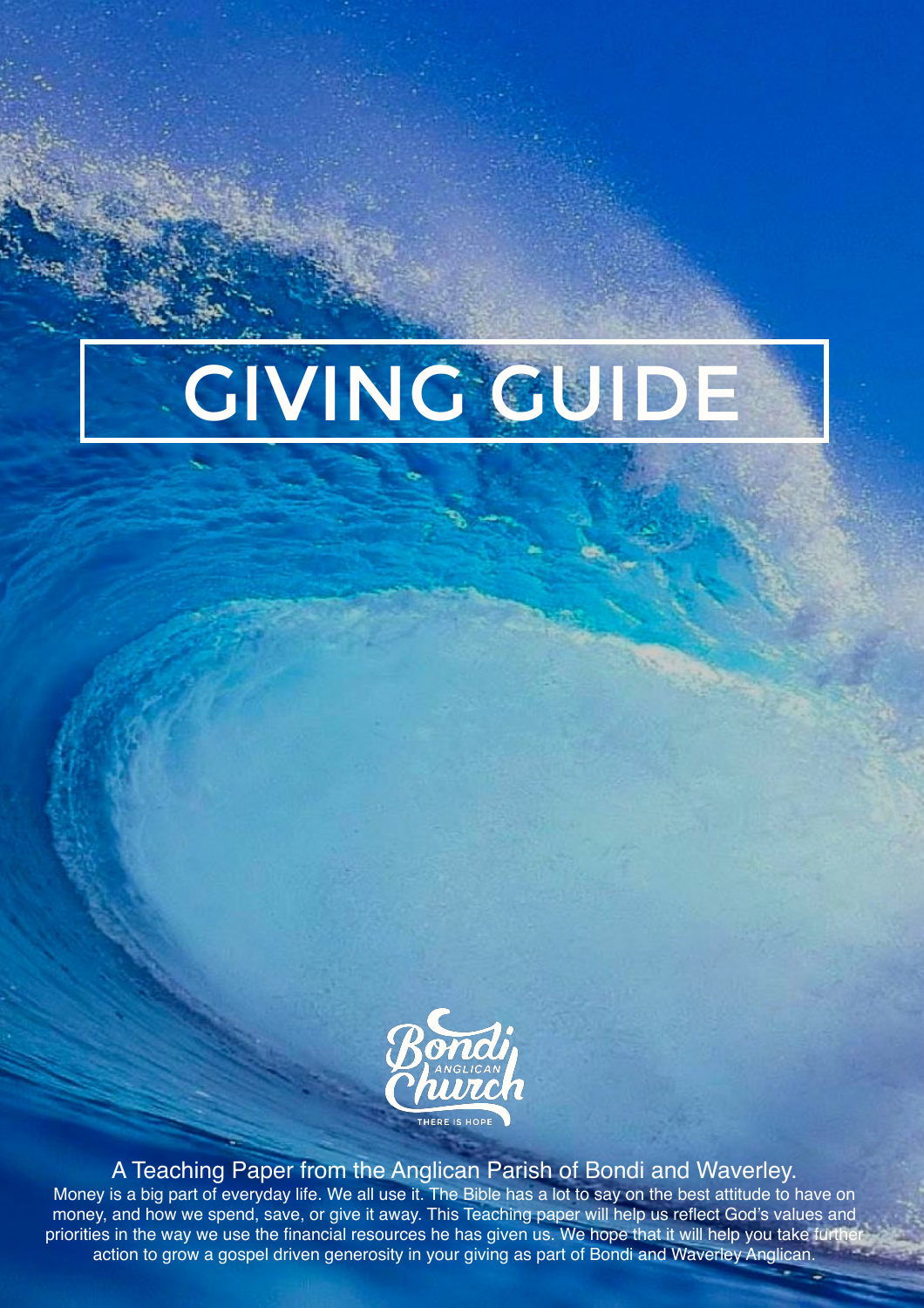# **Introduction: Jesus Changes everything.**

**Before we start thinking about money, we should note that this paper is written to people who are followers of Christ.** There are implications on all areas of our lives in following Jesus. All our relationships, priorities, parenting, and character are shaped by Jesus. That has to include how we invest our money. He came to generously give his all to forgive us and allow us to connect with God forever. Those of us who follow Christ now see everything we have has been given to us to use in serving him, including our money. We give because God gave first.

## **How much should we give?**

### **The Tithe.**

In the period before Jesus came, God's people, Israel were called to give at least a tenth of all their produce for God's use, as he actually owns everything:

*"The earth is the Lord's and everything in it, the world and all who live in it."* (Psalm 24:1) In response to his generous provisions for them, they gave ten percent back. It was handing back what was his to begin with. That was called 'the tithe'. This tithe was to be given generously with rejoicing. It was not meant to be given begrudgingly, as it is a reminder that all that we have or hope to have, comes from God.

### **Offerings**.

Then, on top of this 10%, God's people were encouraged to give extra "free will offerings". (See Numbers 18, Leviticus 27:30, 1 Chronicles 29:9, Deuteronomy 12, 14, 26, Malachi 3:10). This money was used to support ministry, as well as supporting those in need in the community, such as widows and orphans.

This principle of generous giving continues into the New Testament. God is very generous with us, so we should be very generous in giving to his work. Jesus endorsed the practice of the tithe. (Matthew 23:23) Followers of Christ in churches are told the following:

- **Giving is a grateful response** to the generosity of God, shown in the death of his Son. We give as a way of showing we have received Grace. (2 Corinthians 8-9). *"But just as you excel in everything - in speech, in knowledge, in complete earnestness and in your love for us, see that you also excel in this grace of giving."* (2 Corinthians 8:7, see also 1 Timothy 6:18)
- **We are partners** in the task of sharing God's gospel. Our partnership is expressed most fundamentally in active involvement, prayer and financial support with others in the church. (Philippians 1:3-7).
- **We have an obligation to provide for those who serve amongst us in the Lord** and teach us God's word, or ministry workers. (1 Corinthians 9, 1 Timothy 5:17-18).
- **We also have an obligation to provide for the needy** (Matthew 22:39, Galatians 6:10, James 2).
- If we truly comprehend the gospel—the news that Jesus was even willing to give his life for us—then we realise that all we have is in fact a gift from God! This understanding should drive us to give **self-sacrificially, cheerfully** and **generously** to the work of God. The bible says this: *"Each person should give what he has decided in his heart to give, not reluctantly or under compulsion for God loves a cheerful giver"*.(2 Corinthians 9:7).

So how much should we give? A tenth is not a law we follow, but it is a good starting point in working out just how generous we can be. The tithe is not a legalistic figure we must stick to, but it can guide our definition of "generous". The more fundamental question to ponder is: how much have we received from God? If we find ourselves complaining about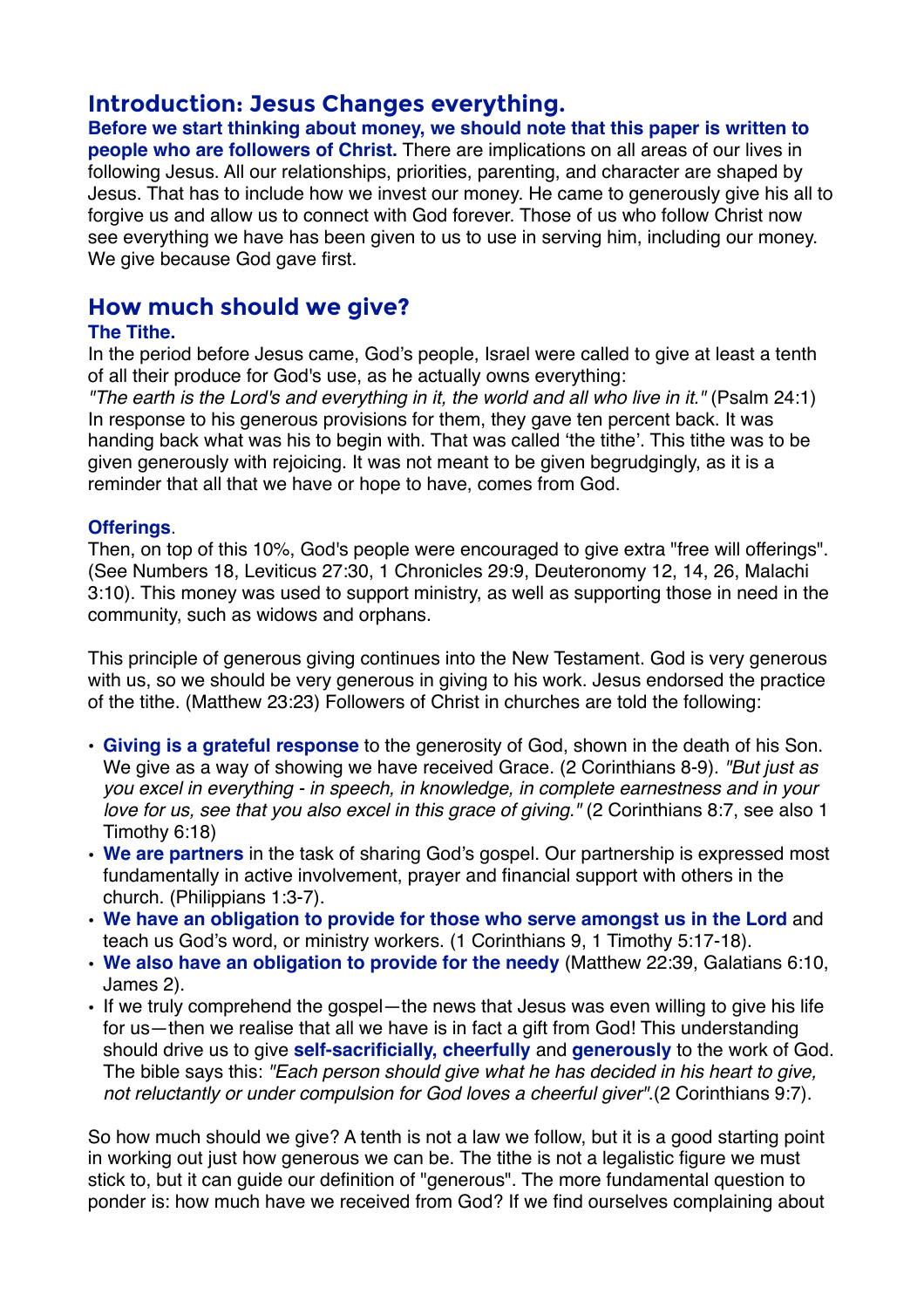giving more than a few dollars, we may need to check how cheerful and generous we really are. In the New Testament, believers are told this about their giving: *"On the first day of every week, each of you should set aside a sum of money in keeping with your income."*  (1 Corinthians 16:2).

We certainly don't expect visitors to give much. Some people have very little left after paying for essentials. What percentage of your after tax income do you give currently? Is it planned and regular? Can you give more?

### **Plan to Give.**

The first practical step is to work out how much money you actually have to start with (your annual earnings after paying tax along with any other benefits you may receive). Then, consider what proportion of this amount you would like to give. A good idea is to do this afresh every year. This should include making a specific decision on the percentage you set aside.

As an example, let's use the average net weekly income for individuals in Australia in 2016. It was \$1,659 according to the Australian Bureau of Statistics. You may earn far more or far less than that average amount. If you use tithing as a starting point from that amount it would be \$165 a week you give to gospel ministry, not including free will offerings. What would it be for your income?

Even if your income seems very small, remember that regular giving is a godly habit, that displays a healthy heart towards God. Jesus actively commends a poor woman who gives sacrificially to the ministry of the temple even though she is poor. *'He saw a poor widow put in two very small copper coins, "I tell you the truth" he said, "this poor widow has put in more than all the others. All these people gave their gifts out of their wealth; but she out of her poverty gave all she hd to live on'."* (Luke 21:1-2) The regular giving of many people is what our church relies on to support staff and pay for resources to carry out Jesus' mission.

Christian giving is first directed to meeting the needs of those who work amongst us as paid ministry workers, then to those who need support within the church: *"Let the person who is taught the word share all good things with the person who teaches, so then, as we have opportunity, let us do good to all people, especially to those who are of the household of faith."* (Galatians 6:6-10)

If you want to be a part of a congregation at Bondi and Waverley Anglican it means giving to this Church. It is good to give to the work of the gospel further afield and to the poor. For example, You can sponsor a child through Compassion or support Anglican Aid projects or give directly to a Missionary family or donate to a local charity. It's up to you, but; *"Remember this: whoever sows sparingly will also reap sparingly and whoever sows generously will also reap generously".* (2 Corinthians 9:6). That is not saying God promises to make you wealthier as you give more, but that the results borne out of your giving are greater the more you give.

## **Partnership**.

The ministry of Bondi Anglican Church relies on the gifts of people who are part of our congregations. People who want to be a part of the church commit to regular attendance, praying for this church, using gifts skills and abilities and financial support through regular giving. If you are committed to Bondi Anglican, we'd love you to become a Partner in giving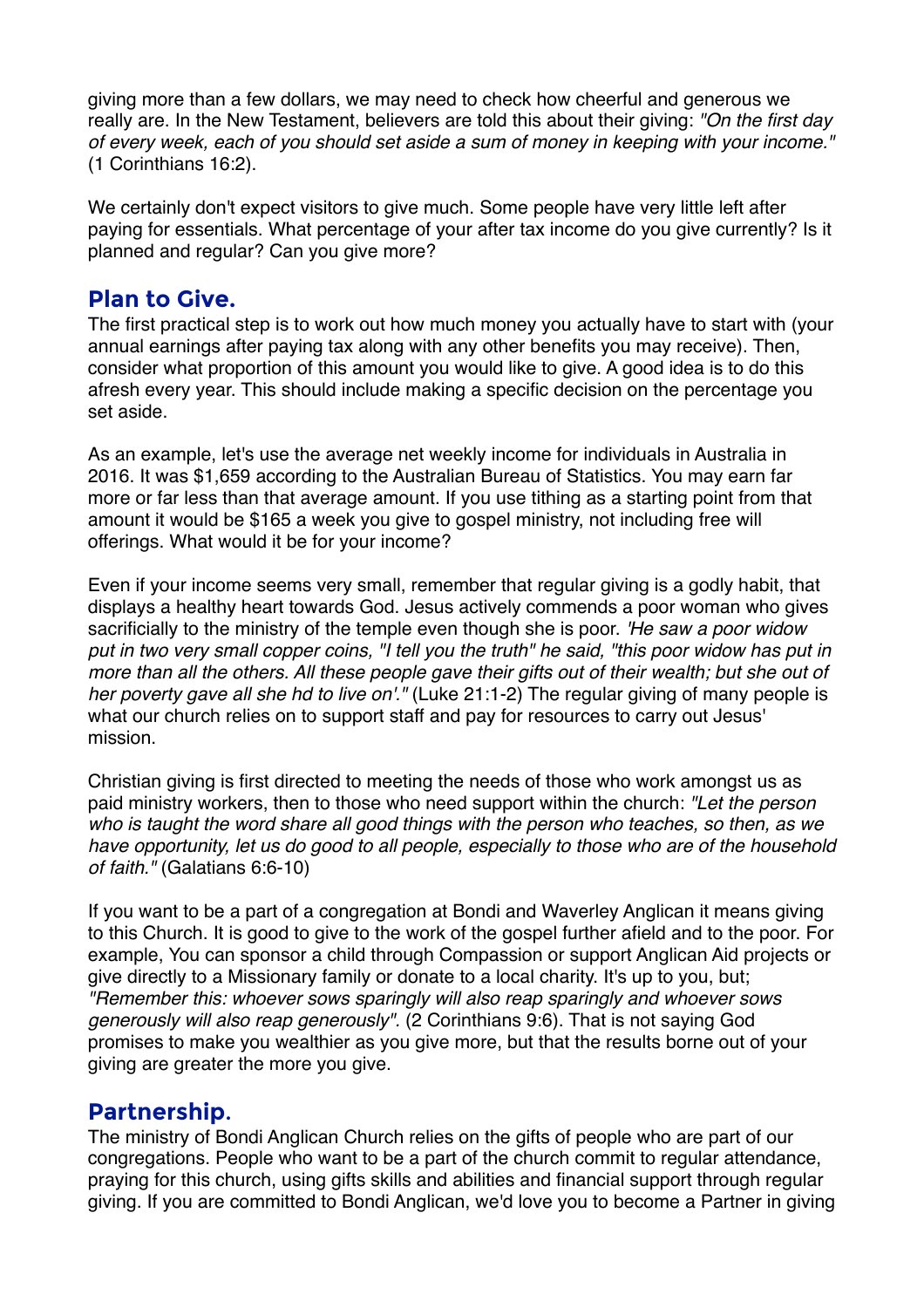if you haven't yet. This church is only able to continue its work due to the generosity of the church family. We do not receive any funding from the government, nor do we receive any funding from the Anglican Diocese of Sydney. We have a Strategic Growth Plan that lays out what we want to achieve in the next few years. Feel free to pick one up from the church website or at the church office. We need you to give to achieve this plan.

Some of the church income is gained by renting our buildings to other users (The Preschool at the Ocean Street site, the Child care centre at St Mary's Hall, and the spaces at St Andrews Wairoa Avenue) but we are also responsible for the significant costs in adequately repairing and ongoing maintenance of all our properties.

**We also want to support Mission** in other parts of the world. In particular we have a history of support the work of:

- **• Church Missionary Society CMS.**
- **• Bush Church Aid BCA.**
- **• Compassion.**
- **• Christian Witness to Israel.**

We encourage you to continue to support the groups above among others. If our church giving increases to allow a larger mission budget, that would be welcomed.

## **Arranging to give regularly.**

We recommend electronic giving as it helps you to give regularly, and allows the church to budget accordingly. Electronic Funds Transfer is more secure because no one needs to carry, count and bank larger amounts of cash from our church sites. However, at each of our Sunday services, giving via cash or cheque can be placed in the collection bags passed around during the Sunday services.

#### **1. Electronic Funds Transfer Periodical Payment.**

This is where you authorise your bank to make a payment to Bondi Anglican from your bank account. You can do a regular series of one off deposits, or just set up a regular payment in a monthly, fortnightly or weekly cycle.

Action: Plan to make EFT regularly. You can do this by getting a periodic payment form from your bank or create a recurring payment via your bank's internet banking facility or phone-app. Use the church's Westpac bank account details as below.

| <b>Account Name:</b>                                             | Anglican Parish of Bondi and Waverley.                |
|------------------------------------------------------------------|-------------------------------------------------------|
| <b>BSB:</b>                                                      | 032-050                                               |
| <b>Account:</b>                                                  | 348343                                                |
| In the Reference field please make one of following three notes: |                                                       |
|                                                                  | -"Offering 8am" - "Offering 10am" - "Offering BBeach" |

### **2. Payroll deduction.**

Many employers allow their staff to make regular payments direct from their pay to nominated bank accounts. This is normally free of bank fees.

- a. Talk to your employer's personnel or payroll coordinator.
- b. Provide the following details regarding Bondi Anglican Church's bank account; BSB: 032-050 Account: 348343

c. Notify the church office of the details of the payment. This is so that we can contact you should any issues arise: email: admin@bondichurch.org